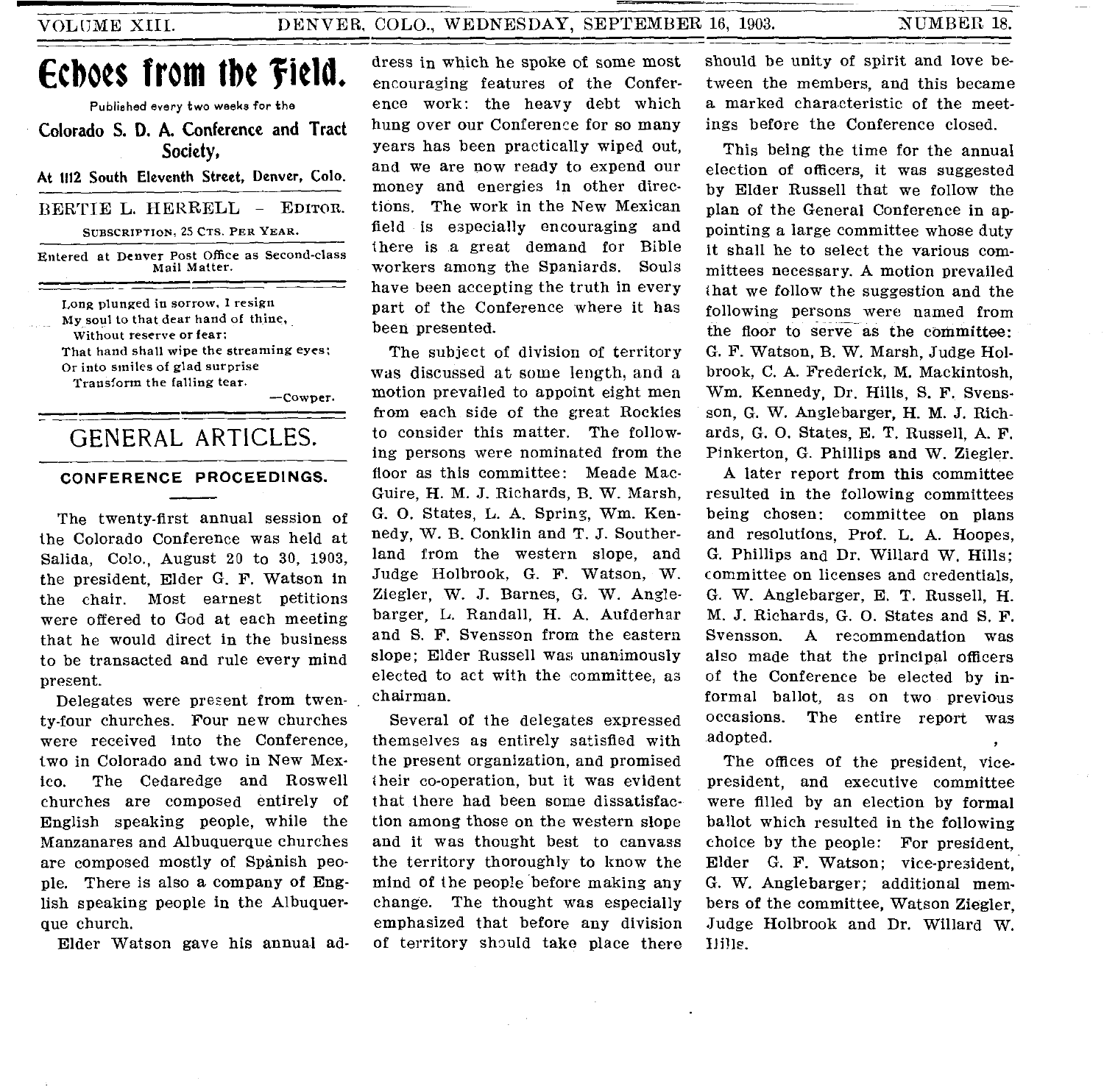of H. M. J. Richards, Meade Mac-Guire, Wm. Kennedy, N. B. Smith, and G. 0. States was chosen to nominate further officers for the Conference and the following report was offered:

For treasurer of Conference funds and secretary of Tract Society department, Mrs. Bertie L. Herrell; For Conference secretary, corresponding secretary, assistant in the Tract Society and superintendent of church schools. E. E. Farnsworth; for secretary of the Sabbath-school department and Young People's work, Mrs. Flora Watson; for state agent, G. Phillips.

Inasmuch as Elder Watson is president of the Sabbath-school work by virtue of his present office and the Sabbath-school correspondence being provided for, we recommend that the burden of the Sabbath-school work in the field be laid upon the superintendents of the respective districts.

The report was adopted by the consideration of each name separately, the election being unamimous.

Reports from the various district superintendents were given, which were for the most part encouraging. Elder Hoover not being present, his district was reported by Elder Watson, who had spent some time in that part of the field.

The committee on plans and resolutions submitted the following report, which was adopted by considering each resolution separately:

I. Expression of gratitude. In view of the prospering hand of God upon our Conference, and the many manifest tokens of his care over us, we would hereby express ourselves in the words of the Psalmist, David: "Not unto us, 0 Lord, not unto us, but unto thy name give glory, for thy mercy, and for thy truth's sake."

ter to be sent to the Conference treasurer as a fund to assist churches in performing their duty as indicated by the Testimonies, after they have done all they can to discharge their responsibilities in conducting schools. It is distinctly understood that this fund shall be used only for teachers' salaries, and that the Conference treasurer shall grant assistance to no church until directed to do so by the Conference president and superintendent of church schools.

(To Be Continued.)

#### HOW TO DO GOSPEL WORK IN OUR LARGE CITIES.

In the first place, be filled with a love for the salvation of souls, and such trust in God, and courage in his work, that the thought of failure will not be entertained.

Earnest, vigorous efforts must be put forth and the time well improved. I find many good, honest souls, who are not only willing to hear the truth and read the literature, but to accept of it with gladness and will love the truth and rejoice in it just as much as we do.

We must meet the people in their homes where we can talk with them, and create in them an interest to hear more. The best way I know of to reach them is to visit them, and solicit their order for some good book, "Christ's Object Lessons," "Heralds of the Morning," "Best Stories from the Best Book," "Signs of the Times," etc. In this way an excellent apportunity is afforded to appoint Bible readings with those who desire to study the Bible.

Christ tells us to "Go out quickly into the streets and lanes of the city, and bring in hither the poor, and the

 $DQ$ <sub>k</sub> $C$ <sub>k</sub> $C$ <sub>k</sub> $C$ <sub>k</sub> $C$ <sub>k</sub> $C$ <sub>k</sub> $C$ <sub>k</sub> $C$ <sub>k</sub> $C$ <sub>k</sub> $C$ <sub>k</sub> $C$ <sub>k</sub> $C$ <sub>k</sub> $C$ <sub>k</sub> $C$ <sub>k</sub> $C$ <sub>k</sub> $C$ <sub>k</sub> $C$ <sub>k</sub> $C$ <sub>k</sub> $C$ <sub>k</sub> $C$ <sub>k</sub> $C$ <sub>k</sub> $C$ <sub>k</sub> $C$ <sub>k</sub> $C$ <sub>k</sub> $C$ <sub>k</sub> $C$ <sub>k</sub> $C$ <sub>k</sub> $C$ <sub>k</sub> $C$ <sub>k</sub> $C$ <sub>k</sub> $C$ <sub>k</sub> $C$ <sub>k</sub> $C$ <sub>k</sub> $C$ <sub>k</sub> $C$ <sub>k</sub> $C$ <sub>k</sub> $C$ <sub></sub>

us by the great God  $\mu$   $\mu$ 

We should labor to get the people to attend our Sabbath services. Where a minister is laboring in city work, Sunday evening meetings should be held, that those who can not be induced to attend Sabbath meetings, may have an opportunity to listen. Then let all, ministers, Bible workers, church members, pull together, all attend the meetings, and work to bring strangers with them. The singing should be made the very best possible. The meetings should be well advertised in the city papers, as well as by printed invitations announcing the subjects, etc.

Let us not forget that one very important feature of our work is to seek out the sick and needy and minister to them.

G. W. Anglebarger.

#### OUR STATE MEETING.

This meeting is in the past, but it will long be remembered by those in attendance, on account of the presence of God's good Spirit.

To me this was the best meeting I ever attended, and so says almost every one. And now dear brethren and sisters of the Colbrado Conference, we start out on a new year. Its burdens and responsibilities are much greater than they were during the past year. We have thought them heavy and so they were, but they will be doubly so the coming year, though with greater burdens come greater power and more grace.

Faithfulness is all our Captain asks of us. Faithfulness in everything is required. This carried out on our part, the help that comes alone from God, will not be lacking, Faith-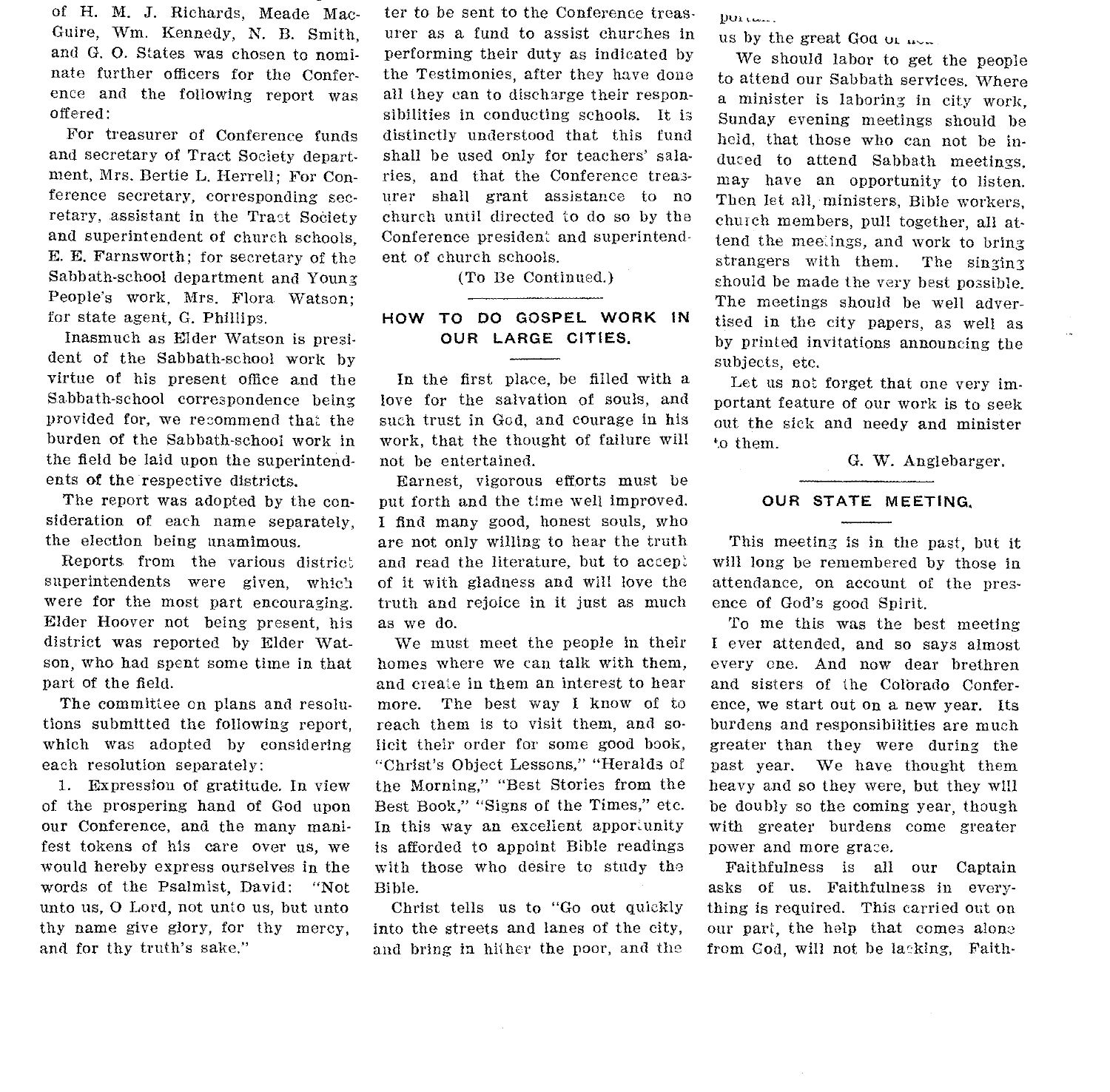### ECHOES FROM THE FIELD.

fulness in our homes, faithfulness in the church, and faithfulness in the Conference, will save souls, and bring the end of sin. Such faithful work as this will reach out beyond Conference lines, and will be felt throughout the world. Come, my brethern, let us live at home in a way that will quicken the pulse-beat of the work in every land.

The spirit of charity brings unity, and unity brings power, and power a forward march. Let us possess all.

> Yours for service, George F. Watson.

## ENCOURAGING WORDS FROM CANVASSERS.

One canvasser writes, "Please excuse this report-2 hours, 7 exhibitions, 3 orders, value \$13.50." We see no reason for discouragement in this report. Only one thing is lacking, the time put in. If ever there was a people who need to improve the time it is Seventh-day Adventists.

Another reports encouragingly of his work. In one week he took orders to the amount of \$36.50, and delivered twenty-seven books valued at \$163.50. What we need in the book work, is not money, but consecrated, enerjetic men and women, with a good supply of common sense, who are not so willing to expire but to perspire for the truth's sake.

From another earnest canvasser comes these words: "I am scattering tracts like the leaves of autumn." May the good work go on.

G. Phillips.

#### CHURCH SCHOOLS.

At our late camp-meeting an important resolution was adopted regarding church school support. The following is the substance of the resolution:

Resolved that we urge all our church members to pledge themselves to pay at least twenty-five cents per quarter for a fund to be known as the church school fund. This fund to be used only for school purposes, and only when the local church has done all it can for the support of the school. This money shall be paid only upon the advice of the President of the Conference and the Supertendent of Education.

I consider this an important move

towards establishing this work upon a permanent basis. If we take hold of this work in the spirit of this resolution, and honestly live up to it, another year will find our school work in a cc dition where we can have a school in every church.

This is the plan: The local church is to raise all it can, and the deficit to be supplied from this fund. If a church can raise all it needs then it will need no help. Two thousand church members should raise two thousand dollars at least for this fund each year, and this added to what the local church can raise should support a school in every church.

What do you say, brethren? Will you take hold of this work now? Pledges will be sent to all of our churches and scattered members soon, and I trust this work will receive a speedy reply from every one.

E. E. Farnsworth.

#### NOTICE.

To the absent members of the Colorado Springs Church:

We will hold our quarterly meeting October 3rd, and I should be glad to write you each a personal letter, but owing to the large number of nonresident members in this church it is quite an undertaking to write to each one separately, so please consider this a personal invitation to attend the meeting; or in case that would not be possible, to send in your report in time to be read at roll call.

We are especially anxious to have a report from every one, as it is expected at the business meeting to take action on the names of all whom we have been unable to hear from within the past nine months after having put forth diligent efforts to do so.

Mrs. F. W. Patterson, Church Clerk, 322 North Tejon St.

# UNION COLLEGE PRESS.

The late General Conference, held at Oakland, Cal., recommended that the printing of the German, Swedish and Danish-Norwegian papers be done by the Union College printing department. Also that they publish tracts and pamphlets in their respective languages:

It was further recommended that the Central Union Conference Committee assist Union College in raising about \$4,000 for furnishing the print-

ing department with a good-sized press and other facilities. The need of increased facilities is almost imperative. At present they are using a pony drum cylinder press, and in order to print a twelve-page paper they have to make three impressions. Our foreign papers have a circulation of from twenty-two to thirty-five hundred copies each. It will be seen that this is a slow and expensive way of doing the work.

About \$1,500 has already been pledged to the enterprise, and the balance should be provided for soon. Shall we not receive a pledge or a contribution from every reader of this article, and will not our church officers take note of this and place it before their churches? Our people could not contribute to a more worthy enterprise, as the press will be used to print religious papers, tracts and pamphlets. As we draw near the close of time, it may have an important part in helping to swell the loud cry of the Third Angel's Message. Besides, it will give emplyment to stuent help in type-setting, press work, folding, etc., and will prove a strong industrial and educational feature connected with the College.

Please send all contributions to your State treasurer. A list of donors will be published from time to time. Let all contribute liberally. If you cannot give much, give little. Every little helps. We will be thankful for all that the Lord may impress you to give. May the burden of raising this amount rest near the heart of all the brethren in the Central Union Conference. It can be raised without distressing any one, as the amount is not large for this wealthy conference. But in order to raise it, we must feel an interest in the work, and contribute ourselves, and influence others to do the same. E. T. Russell.

There is no spot on earth which has not some beauty after its kind; and there is no station in life, however humble, in which one may not have some pleasant hours, and some rich experiences.—Woman's Home Companion.

Wanted—Sabbath keepers to work en farm; a sawyer, and hand to run hay press. O. P. Svansgaard, Eastonville, Colo.